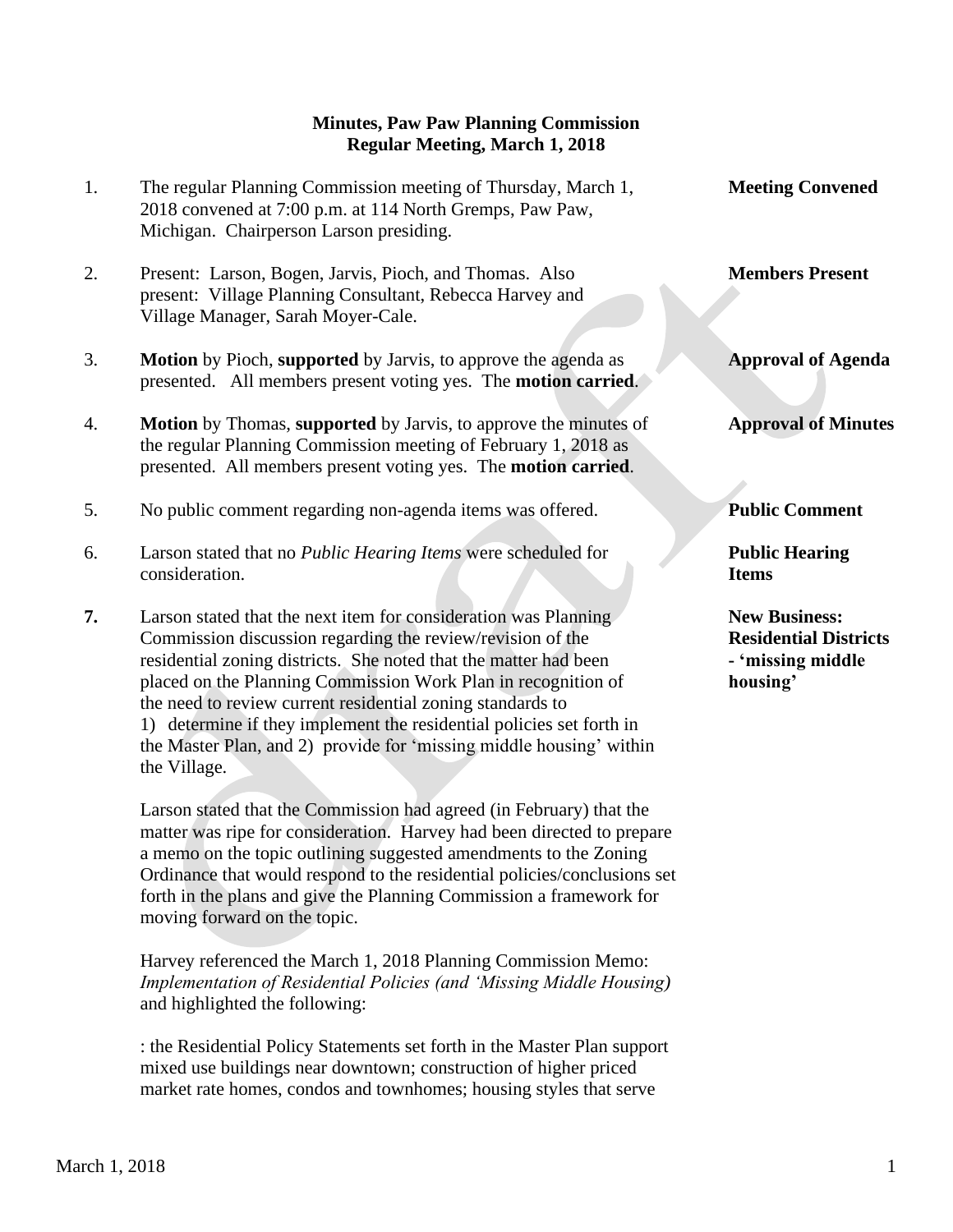residents throughout the life cycle; and, 'missing middle housing types';

 : the Target Market Analysis for the Village of Paw Paw revealed a surplus of single family detached housing and a '7-year market potential' for townhomes, live-work units, small/large multiplexes and small/large midrise housing in the Village;

 : the PRT Economic Development Strategy found a 'lack of housing diversity' and opportunities for more upper story housing and mixed use development;

 : the R-M District, DOD District, and PUD District currently provide options for multiple family housing and/or mixed use establishments at varying densities;

 : the Zoning Ordinance is currently silent with respect to 'accessory dwellings'; 'tiny homes' (or dwellings less than 800 sq ft in area); and 'pocket neighborhood'–type development.

Harvey suggested consideration of two approaches that would allow for more 'missing middle' housing in the community:

1 – create a new district (or overlay district) for application to existing 'walkable residential areas' to the downtown that would allow for 'missing middle' housing types/densities; also, tighten up remaining residential districts so as to direct new development in close proximity to the downtown.

2 – provide for accessory dwelling units, smaller home sizes, and pocket neighborhood development within the R-2 District . . which would allow increased densities in existing residential areas and promote infill development.

Lengthy Commission discussion ensued regarding the information presented, with reference to the data/excerpts and photos provided. The following was noted:

- There is interest in the residential options introduced.
- Accessory dwelling units and smaller homes offer much needed housing options; housing renovations could begin to make economic sense to current owners.
- It is recognized that the housing supply in the Village is low.
- There is support for easing requirements but design standards would be needed.
- Accessory dwelling units seem to be a great way to add housing without changing the character of a neighborhood.